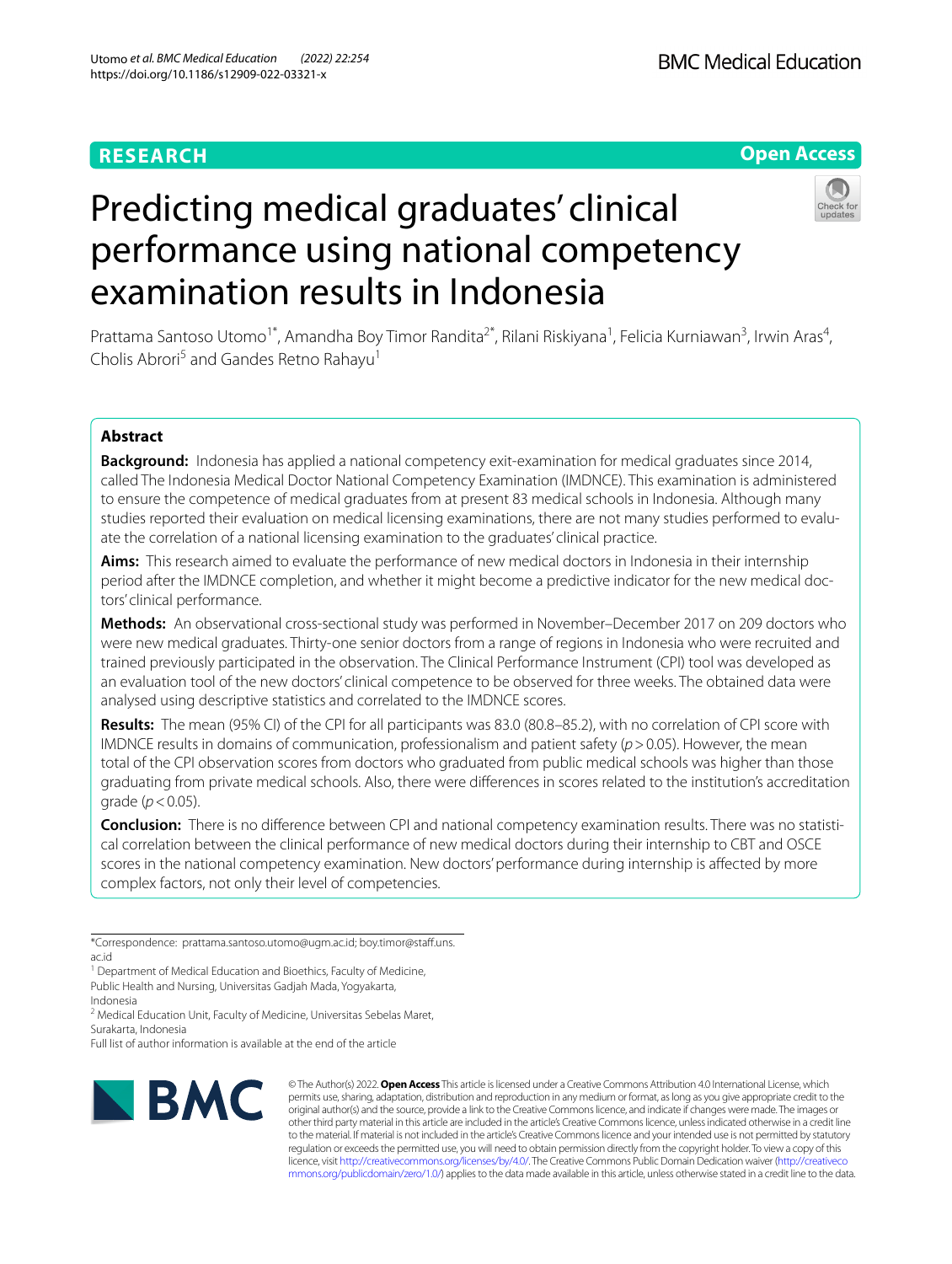**Keywords:** National competency examination, Medical students, Medical schools, Predictive, Graduate performance

## **Background**

National medical competency examinations have been conducted in many countries to guarantee that the graduating medical doctors are competent based on the required standard. These tests of doctors' abilities are adminstered to ensure the quality of health-care. Assuring patient safety is one of the main considerations of performing national competency examination [[1\]](#page-7-0). A study in the US indicated that the increased achievement on the national medical examination was correlated with the decrease of patient mortality rate [[2\]](#page-7-1). Hence, developing a standardized national competency examination is very important, especially in countries such as Indonesia that have high mortality rates.

National medical competency examinations have been widely utilised as an evaluation tool in medical education  $[3-5]$  $[3-5]$ . The examination can assess communication, professionalism, patient safety, clinical management, and many other medical skills. National examinations can be used to measure knowledge, skills and attitude of clinical professionalism comprehensively [\[6](#page-7-4)], to assess professional development [\[5](#page-7-3)], to predict medical doctors' future clinical performance [[7\]](#page-7-5), and also to predict their perfor-mance on the subsequent medical training [[3](#page-7-2), [8](#page-7-6)]. Norcini et al. [[2\]](#page-7-1) also reported that there was a performance difference between doctors who participated in a national licensing examination and those who did not participate.

#### **National medical competency examination in Indonesia**

The Indonesia Medical Doctor National Competency Examination (IMDNCE) is a national medical competency exit exam which has been established since 2014 based on Indonesian Medical Education Act No. 20/2013, which consists of two components. There is the multiple-choice questions using computer-based testing methods (MCQs-CBT) to assess candidates' knowledge, and an Objective Structured Clinical Examination (OSCE) to assess candidates' clinical skills performance. The IMDNCE is an important tool, not only to evaluate students' achievement towards the national standard, but also to evaluate medical graduates' knowledge/skills, accountability and development [[9](#page-7-7)].

#### **Medical internship programme in Indonesia**

Newly graduated doctors in Indonesia are required to undergo the one-year internship programme. This compulsory programme serves as the frst medical practice of the new doctors. During the one-year programme, each new doctor is assigned in a district hospital of the primary health-care facility under the supervision of a senior doctor. New doctors are allowed to conduct independent medical practice after completing the one-year internship programme.

#### **Rationale**

Many studies reported their evaluation of national licensing examinations [\[3](#page-7-2), [4,](#page-7-8) [8,](#page-7-6) [10](#page-7-9)]. However, studies about the efect of a national licensing examination to the subsequent medical practice are scarce. This study aimed to evaluate the performance of new medical doctors in Indonesia in their internship period after the IMDNCE completion. In addition, this study also investigated whether the IMDNCE performance might become a predictive indicator for the new medical doctors' clinical performance.

## **Methods**

## **Study design and setting**

This observational research was a cross-sectional study conducted from November to December 2017 in a range of regions in Indonesia. The details of the study's protocol are portrayed in Fig. [1](#page-2-0).

#### **Participants**

A total of 209 newly graduated doctors who joined the internship program between February 2017 – February 2018 participated in this study. Medical schools in Indonesia are grouped into regions. Hence, purposive sampling was applied to ensure representativeness of each region, schools' nature (i.e., public or private), and accreditation levels of medical schools (i.e., highest A, B or the lowest C) where the new doctors graduated (see Fig. [1\)](#page-2-0).

In addition, 31 senior doctors from a range of regions in Indonesia were recruited as observers. The observers were trained how to observe the new doctors' clinical performance using a validated instrument. The observation was conducted for a three-weeks period. The observers were requested to conduct clinical performance evaluation at least once-a-week for each of the new doctors to obtain three observation reports throughout the observation period. The observation was conducted in a range of clinical settings, such as outpatient clinic, emergency room, in-patient setting and field visit service. The observers were provided with information about the general purpose of the study, but were blinded to the characteristics of the interns to avoid possible biases.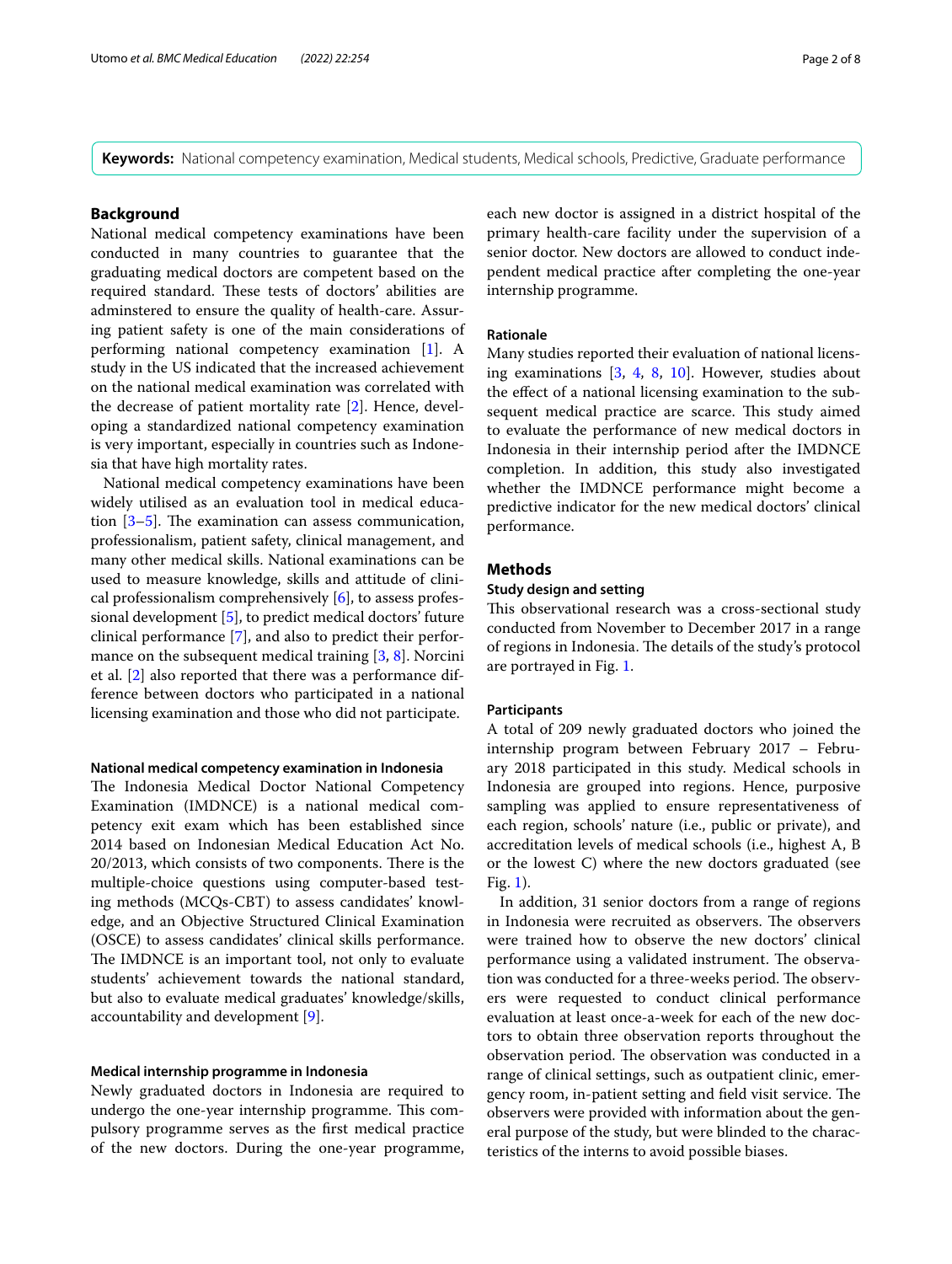

## <span id="page-2-0"></span>**Instrument**

This study applied the Clinical Performance Instrument (CPI) which was based on the IMDNCE OSCE examination rubric. There are seven domains in the examination, which are anamnesis, physical examination, supportive examination, clinical diagnosis and diferential diagnosis, patient management (pharmacology and non-pharmacology), health education, and professionalism. Discussion with an expert panel was conducted during CPI development to conclude the three domains of CPI. The CPI then underwent a validity study towards 58 medical doctors who practice in primary care setting. Using Likert scale for each items, the medical doctors completed in the instrument based on their perception and experience during clinical practices. The instrument showed a good reliability score (Cronbach-alpha $=0.93$ ) [\[11](#page-7-10)].

The CPI consists of three domains of competence (i.e., doctor-patient communication/K1, professionalism/ K2 and patient safety/K3) which incorporates 25 observation items (see Table  $1$ ), in a 4-point scale. Technical skills (i.e., physical examination, procedural skills, clinical reasoning and written communication) fall under patient safety (K3) domain.

## **Data analysis**

The obtained data were analysed using descriptive statistics to measure mean, median and standard deviations of the three-weeks observations scores. The CPI scores were analysed based on the medical schools' status and accreditation using the Mann–Whitney and Kruskall-Wallis tests.

The CPI observation scores were subsequently tested using correlation and multiple linear regression analyses against the IMDNCE scores (computer-based test/CBT and OSCE), to measure the predictive value. Multiple linear regression was capable of measuring the relationship between two independent variables, for this instance the IMDNCE score as predictor of CPI (signifcant if *p* value  $< 0.05$ ).

#### **Ethical considerations**

This study was ethically approved by the Committee of Research Ethics, Faculty of Medicine Universitas Sebelas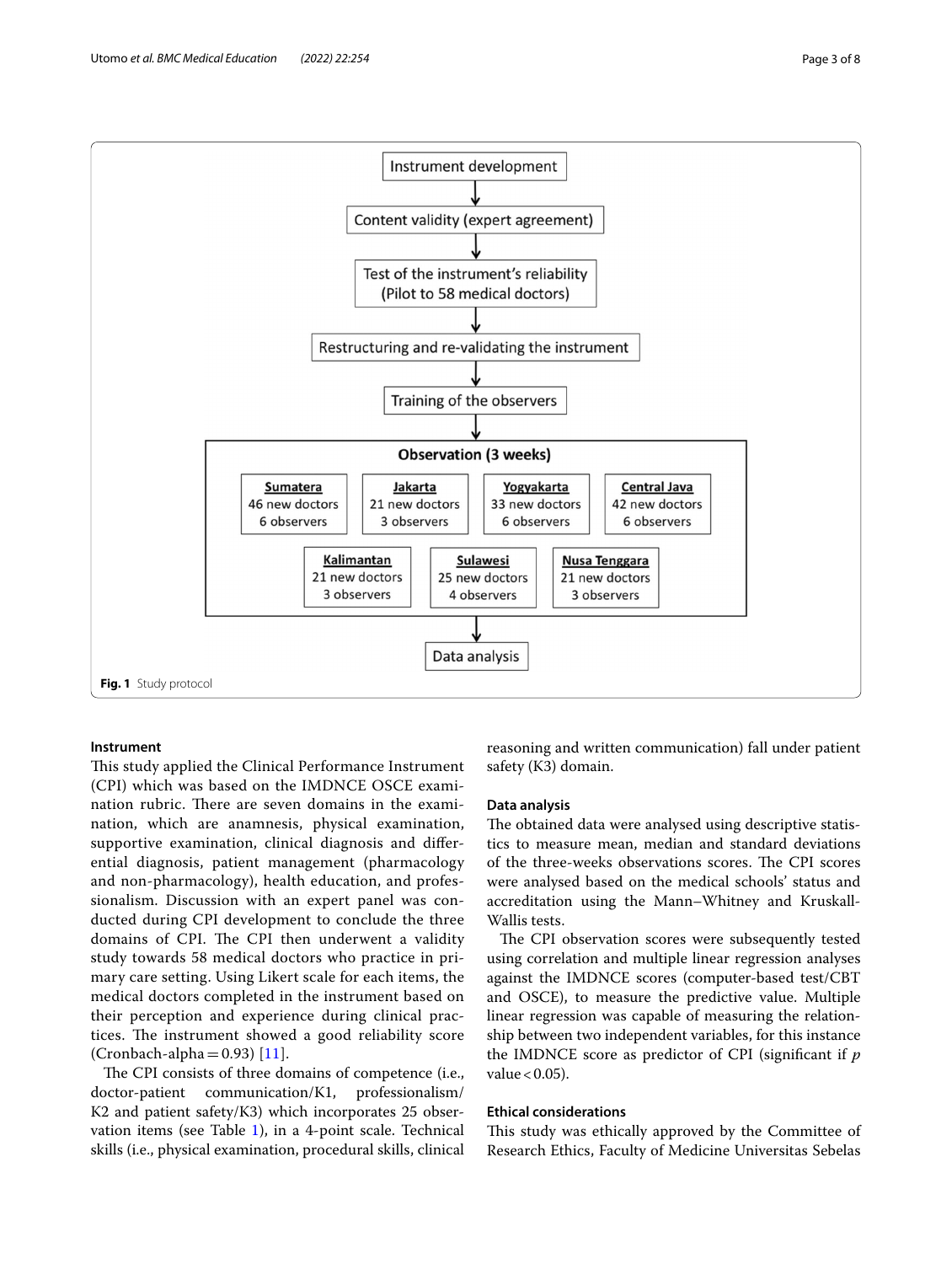## <span id="page-3-0"></span>**Table 1** The Clinical Performance Instrument domains and items

| Codes     | Competences                                                                                                                                                 |
|-----------|-------------------------------------------------------------------------------------------------------------------------------------------------------------|
| <b>K1</b> | <b>Doctor-patient communication</b>                                                                                                                         |
| 1.1       | Doctor performs discussion with the patient and/or the family members regarding any diagnostic test planning                                                |
| 1.2       | Doctor giving information to patient and or the family related to clinical funding and diagnostic                                                           |
| 1.3       | Doctor giving explanation about the treatment (medic and non medical, including benefit and risks) to patient and or the family                             |
| 1.4       | Doctor giving information advantages and disadvantages about the treatment to patient and or the family honestly                                            |
| 1.5       | Doctor explain to patient about chance of healing or failed of treatment                                                                                    |
| 1.6       | Doctor giving information about the things that should be do and don't in order to healing process, including infection prevention                          |
| 1.7       | Doctor explains to patient and or the family about the things that should be do for morbidity prevention                                                    |
| K2        | Professionalism                                                                                                                                             |
| 2.1       | Able to keep away from harassing the patients and or the family as a clinician (including emotional relationship, sexual, or inappropriate<br>action)       |
| 2.2       | Able to keeping themselves from expressing beliefs (politics, religion and moral) that can be trigger of conflict of interest                               |
| 2.3       | Doctor consult to the supervisor if he/she didn't know, doubtful, or not skilled                                                                            |
| 2.4       | Doctor always in healthy condition and not influenced of drugs/others that can be impacted on working                                                       |
| 2.5       | Doctor always in stable mood (not tenses or emotional) during working                                                                                       |
| 2.6       | Doctor have appropriate a break time                                                                                                                        |
| 2.7       | Doctor able to working together with other health worker for patient management                                                                             |
| K3        | <b>Patient safety</b>                                                                                                                                       |
| 3.1       | Doctor pay attention about aseptic and antiseptic principles, sterilization and controlling medical waste when doing invasive procedure                     |
| 3.2       | Doctor asking patient and or the family about allergy or other drugs history before giving treatment that may contradiction with previous<br>illness        |
| 3.3       | Doctor make sure the clinical examination instruments are in good condition                                                                                 |
| 3.4       | Doctor doing medical procedures with considering clinical affect (benefits and risks) to patients                                                           |
| 3.5       | Doctor decide medical procedure with considering urgent cases (comply the rule of emergency triage)                                                         |
| 3.6       | Doctor doing initial treatment before referring the patient                                                                                                 |
| 3.7       | Doctor doing appropriate referral procedure                                                                                                                 |
| 3.8       | Doctor identify and report if there is a mistake                                                                                                            |
| 3.9       | Doctor giving advice in order to prevent/avoid medical error                                                                                                |
| 3.10      | Doctor implement infection prevention risk principle in health care (ex: management of infectious diseases such as Hepatitis B, Tuberculosis,<br>HIV, etc.) |
| 3.11      | Doctor doing invasive procedure in right patient and location (right verification or sign)                                                                  |

Maret (No: 1066/XII/HREC/2016). All study participants (i.e., new doctors and observers) had given their consent before the observer training and the three-weeks observation.

## **Results**

## **Demographics**

The 209 new doctors were graduated from medical schools with diferent levels of accreditation (A, B and C), institutional status (private and public) and region of origin. The new doctors were also conducting their internship in a range of regions (Table [2\)](#page-4-0).

## **CPI observation scores**

The mean (95% CI) of the CPI for all participants was 83.0 (80.8–85.2). The mean score for each domains of CPI, there were communication 80.5 (77.2–83.7), profesionalism 93.9 (92.4–95.4), and patient safety 77.8  $(74.4-81.1)$ . The mean  $(95\% \text{ CI})$  total of the CPI observation scores of new doctors graduated from public medical schools were better than those graduated from private medical schools, 85.3 (82.6–88.1) vs 80.3 (76.8– 83.1) with  $p=0.044$ . Moreover, new doctors graduated from A-accredited medical schools performed better than those graduated from B and C-accredited medical schools with mean (95% CI) total CPI score A vs B vs. C: 86.0 (83.3–88.7) vs 79.2 (75.2–83.2) vs 78.8 (70.2–87.5),  $p=0.002$ . The results of CPI observation scores are summarised in Table [3.](#page-4-1)

Furthermore, the CPI observation scores were tested against the IMDNCE CBT and OSCE scores of the corresponding domains (i.e., namely communication, professionalism and patient safety). There were no correlations between the CPI observation scores to IMDNCE CBT nor OSCE scores  $(p=0.368 - 0.928)$  as outlined in Table [4](#page-5-0).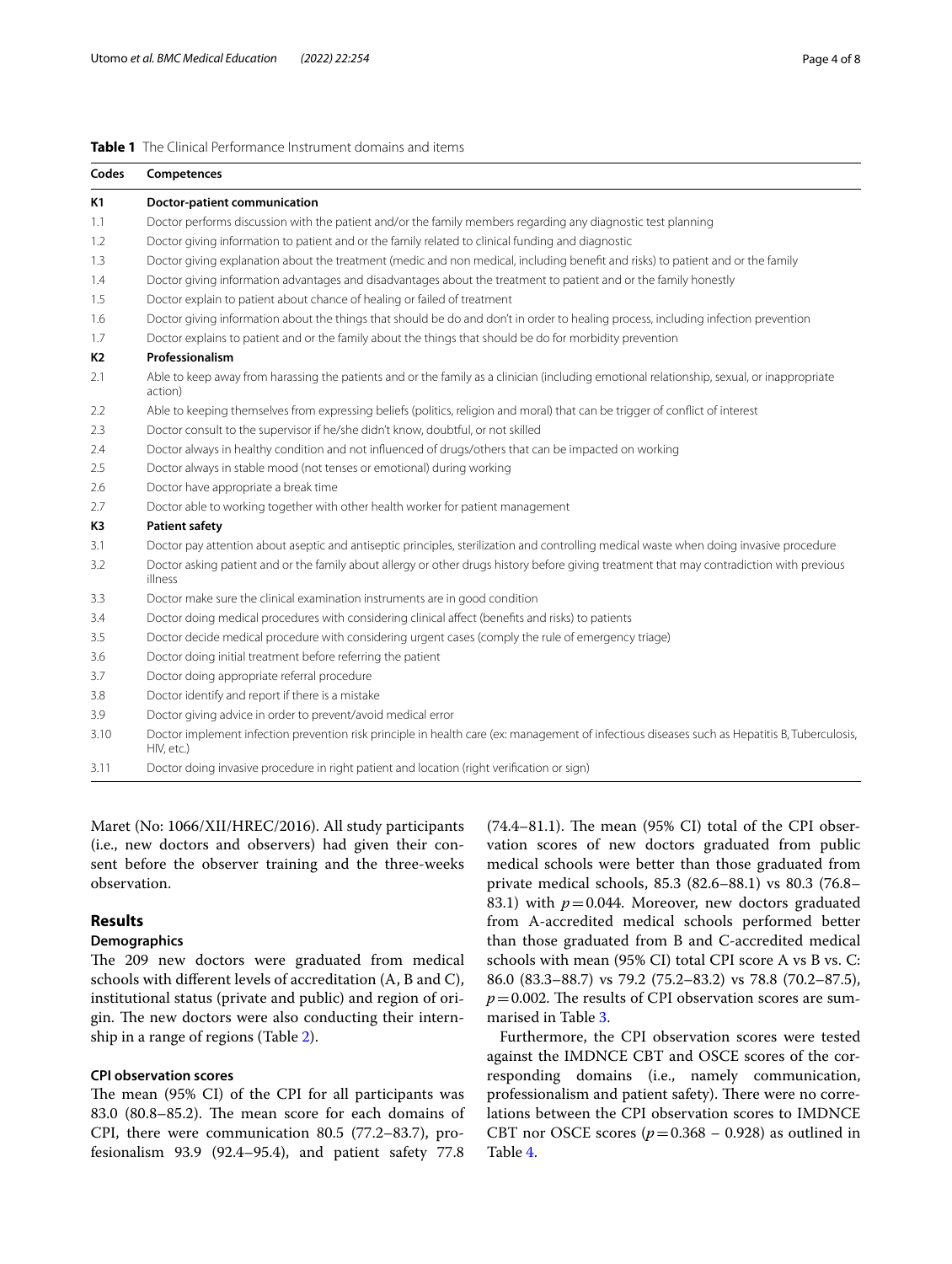## <span id="page-4-0"></span>**Table 2** Characteristics of the study participants

| Aspect                                              | <b>Number of Subjects</b> | <b>Total</b> |
|-----------------------------------------------------|---------------------------|--------------|
| Medical Schools' Accreditation                      |                           |              |
| Α                                                   | 119 (56,9%)               | 209 (100%)   |
| B                                                   | 75 (35,9%)                |              |
| Ċ                                                   | 15 (7,2%)                 |              |
| Medical Schools' Status                             |                           |              |
| Public                                              | 113 (54,1%)               | 209 (100%)   |
| Private                                             | 96 (45,9%)                |              |
| Medical Schools' Region of Origin                   |                           |              |
| Sumatera                                            | 46 (22,0%)                | 209 (100%)   |
| Greater Jakarta                                     | 33 (15,8%)                |              |
| Western Java                                        | 3(1,4% )                  |              |
| Central Java and Kalimantan                         | 78 (37,3%)                |              |
| Eastern Java, Bali, Nusa Teng-<br>gara and Sulawesi | 25 (12,0%)                |              |
| Maluku and Papua                                    | 24 (11,5%)                |              |
| Internship Area                                     |                           |              |
| Jakarta                                             | 21 (10,0%)                | 209 (100%)   |
| Sulawesi                                            | 25 (12,0%)                |              |
| Nusa Tenggara                                       | 21 (10,0%)                |              |
| Sumatera                                            | 46 (22,1%)                |              |
| Kalimantan                                          | 21 (10,0%)                |              |
| Central Java                                        | 42 (20,1%)                |              |
| Yogyakarta                                          | 33 (15,8%)                |              |

## **Discussion**

IMDNCE serves as a means of standardization as well as quality assurance of medical school graduates in Indonesia. As a standardized exit examination, IMDNCE is expected to be able to predict the performance of fresh graduate doctors in their early phase of clinical practice, especially during the internship [[1,](#page-7-0) [12](#page-7-11), [13](#page-7-12)]. Standardization of graduates through IMDNCE has also been expected to assure the quality of Indonesian doctors.

This expectation is manifested in the study result, showing that there was no diference between CBT and OSCE scores and clinical observation results during internship  $(p > 0.05)$ . There were no differences in their performances regarding communication, professionalism, and patient safety competences as well. These results may suggest that through IMDNCE, doctors could demonstrate standardized quality medical care and the test items (CBT and OSCE) could be used as tools to standardize the quality of clinical performance.

National examinations are necessary to assure the quality of doctor candidates within the diversity of medical education institutions  $[14]$  $[14]$ . The diversity is influenced by several factors ranging from the input, process, and output of the curriculum. The Indonesian Doctors Standard of Competencies (SKDI) 2012 acts as a national standard for the medical education process with seven areas of competences. However, the implementation of the standard is still infuenced by other factors that might afect the quality of medical education in Indonesia, e.g. human resource, learning resources, research development and organization, curriculum development and innovation, and a comprehensive internal quality assurance process. These factors emphasize the need for output standardization through IMDNCE.

Institutional factors are not the only concerns that contribute to the quality of output and the clinical performance of medical school graduates. Internship as the initial phase of clinical practice in real settings for Indonesian medical school graduates might be afected by several factors that are not taught during their educational period  $[15, 16]$  $[15, 16]$  $[15, 16]$  $[15, 16]$ . The national health care system with its universal health coverage principal becomes a major influence for clinical performance  $[1]$  $[1]$ . The Indonesian health care system prioritizes the strengthening of primary services, whether promotive, preventive, curative, and rehabilitative, in which the intern doctors are at

<span id="page-4-1"></span>

| <b>Table 3</b> CPI observation results based on medical schools' status and accreditation |  |
|-------------------------------------------------------------------------------------------|--|
|-------------------------------------------------------------------------------------------|--|

| <b>Observation Component</b> | <b>Institution Status</b> |       |                         |       |          | <b>Institution Accreditation</b> |       |                         |       |                         |       |          |
|------------------------------|---------------------------|-------|-------------------------|-------|----------|----------------------------------|-------|-------------------------|-------|-------------------------|-------|----------|
|                              | <b>Public</b>             |       | Private                 |       | p        | A                                |       | B                       |       |                         |       | p        |
|                              | x (95% CI)<br>Me          |       | x (95% CI)<br>Me        |       |          | <b>x</b> (95% CI)                | Me    | <b>x</b> (95% CI)       | Me    | x (95% Cl)<br>Me        |       |          |
| Communication                | 82.8<br>$(78.8 - 86.9)$   | 95.2  | 77.6<br>$(72.3 - 82.9)$ | 88.1  | 0.177    | 82.8<br>$(78.8 - 86.9)$          | 95.2  | 79.1<br>$(73.6 - 84.6)$ | 85.7  | 68.3<br>$(50.6 - 85.9)$ | 76.2  | 0.164    |
| Professionalism              | 93.3<br>$(91.1 - 95.6)$   | 100.0 | 94.5<br>$(92.5 - 96.6)$ | 100.0 | 0.722    | 95.8<br>$(94.1 - 97.5)$          | 100.0 | 91.3<br>$(88.3 - 94.3)$ | 100.0 | 91.7<br>$(84.8 - 98.7)$ | 100.0 | $0.020*$ |
| Patient Safety               | 81.8<br>$(77.9 - 85.7)$   | 87.9  | 77.9<br>$(67.5 - 78.4)$ | 81.8  | $0.023*$ | 81.7<br>$(77.7 - 85.7)$          | 90.9  | 71.6<br>$(65.3 - 77.8)$ | 81.8  | 77.4<br>$(65.8 - 88.9)$ | 81.8  | $0.010*$ |
| Total                        | 85.3<br>$(82.6 - 88.1)$   | 92    | 80.3<br>$(76.8 - 83.1)$ | 85.3  | $0.044*$ | 86.0<br>$(83.3 - 88.7)$          | 93.3  | 79.2<br>$(75.2 - 83.2)$ | 84.0  | 78.8<br>$(70.2 - 87.5)$ | 81.3  | $0.002*$ |

*x*̄ Mean, *95% CI* 95% confdent interval, *Me* Median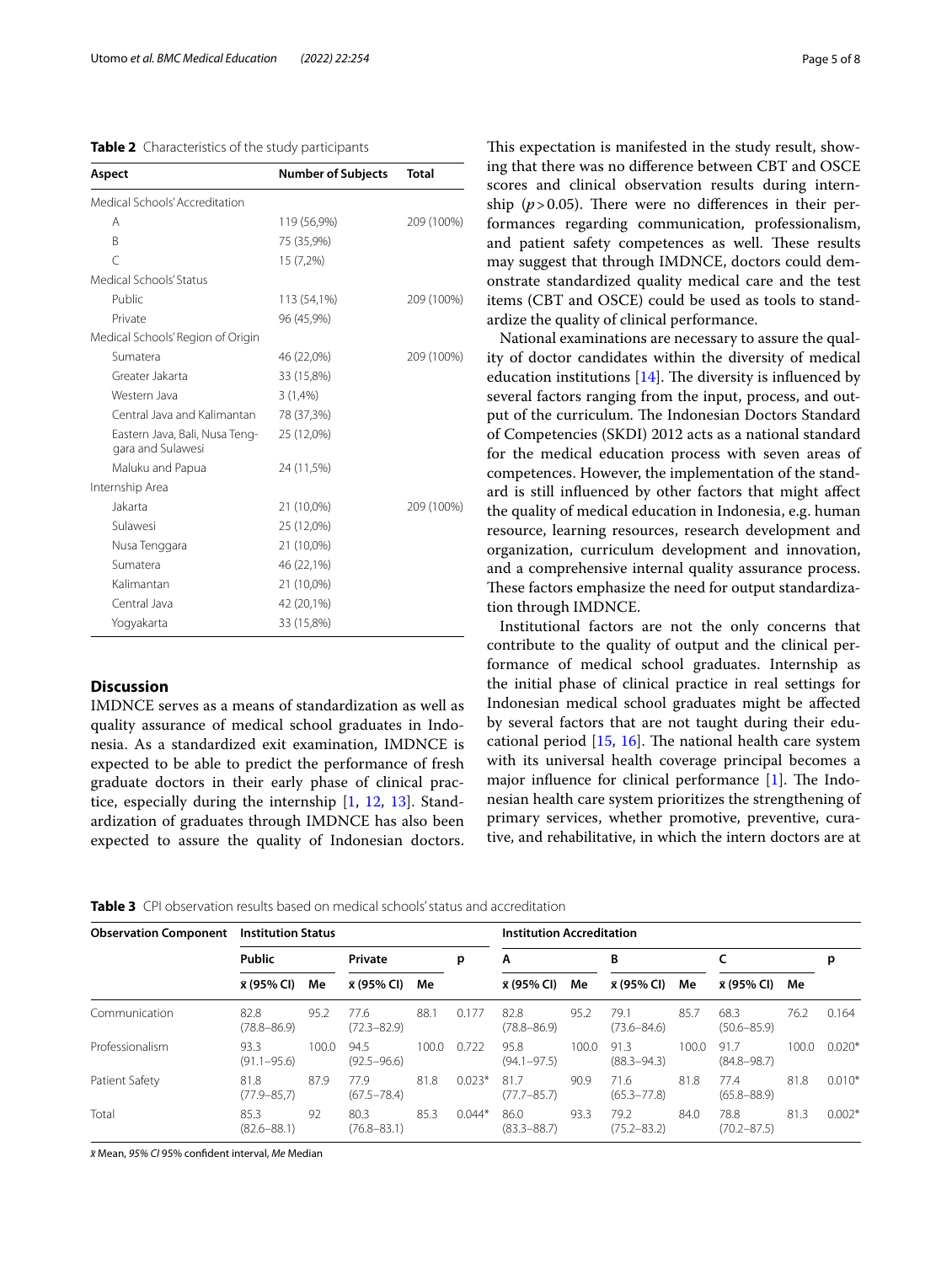| <b>INMCDE Results</b> | <b>CPI Observation Results</b> |          |                 |          |                       |          |              |          |  |  |  |
|-----------------------|--------------------------------|----------|-----------------|----------|-----------------------|----------|--------------|----------|--|--|--|
|                       | Communication                  |          | Professionalism |          | <b>Patient Safety</b> |          | <b>Total</b> |          |  |  |  |
|                       | p                              | $R^2$    | p               | $R^2$    | p                     | $R^2$    | p            | $R^2$    |  |  |  |
| CBT                   |                                |          |                 |          |                       |          |              |          |  |  |  |
| Communication         | 0.871                          | $-0.013$ | 0.903           | 0.010    | 0.686                 | 0.032    | 0.689        | 0.031    |  |  |  |
| Professionalism       | 0.740                          | $-0.026$ | 0.688           | $-0.032$ | 0.438                 | 0.061    | 0.677        | 0.033    |  |  |  |
| Patient Safety        | 0.854                          | 0.014    | 0.779           | $-0.022$ | 0.897                 | $-0.010$ | 0.928        | $-0.007$ |  |  |  |
| Total                 | 0.783                          | 0.019    | 0.841           | $-0.014$ | 0.556                 | 0.041    | 0.546        | 0.042    |  |  |  |
| <b>OSCE</b>           |                                |          |                 |          |                       |          |              |          |  |  |  |
| Communication         | 0.487                          | $-0.048$ | 0.500           | $-0.047$ | 0.461                 | 0.051    | 0.885        | 0.010    |  |  |  |
| Professionalism       | 0.031                          | $-0.150$ | 0.061           | $-0.130$ | 0.907                 | $-0.008$ | 0.368        | $-0.063$ |  |  |  |
| Patient Safety        | 0.898                          | $-0.009$ | 0.185           | $-0.093$ | 0.434                 | $-0.055$ | 0.529        | $-0.044$ |  |  |  |
| Total                 | 0.656                          | $-0.031$ | 0.088           | $-0.119$ | 0.561                 | $-0.041$ | 0.541        | $-0.043$ |  |  |  |

<span id="page-5-0"></span>

| <b>Table 4</b> Correlation of CPI observation results and INMCDE CBT and OSCE scores |  |
|--------------------------------------------------------------------------------------|--|
|--------------------------------------------------------------------------------------|--|

the forefront of primary care. So the phenomenon raises the ratio of patient/doctor by increasing the number of doctors in primary care facilities [[17](#page-7-16)], which, of course, leads to a shift in the quality of care that is afected by the number of patients and the length of service time. This would be different if the phase of education, both pre-clinic and clinics are more ideal both theoretical and clinical practice. Although the professional performance of physicians in this study is not infuenced by CBT and OSCE value output, it is necessary to review the efficiency of physician work in terms of implementation of the national health care system, especially in the primary care.

This study identified that the IMDNCE results did not predict new-doctors' clinical performance scores. The results might be related to the interns' practice that not yet representing the competences in the Indonesian Doctors Standard of Competences (SKDI) since the IMDNCE items are developed based on SKDI. The new-doctors would not be able to practice in the optimum medical authority stated in SKDI since they were still under the supervision of senior doctors. Moreover, the real clinical setting might difer with what the new-doctors had learnt during their education. For instance, some of the newdoctors were assigned in a district hospital while some of them were in the primary health care centre which had several possible limitations such as funding, facility and the lower doctor-to-patient ratio. The new-doctors might use distinct approaches to cope with the diverse environments [\[18\]](#page-7-17), which could be diferent to their approach examined during IMDNCE. Moreover, clinical competence judgement may show a diferent result when performed under unsimilar administration condition [\[19](#page-7-18)]. The disparity between the standards used in IMDNCE and the actual clinical setting makes it complicated to predict the clinical performance based on the IMDNCE results. The level of knowledge and skills are traditionally pertinent to the doctors' preparedness for practice. However, several factors are argued to infuence the performance of doctors in the clinical setting. Doctors shape their conception of professionalism and clinical empathy through the complex cognitive process of role modelling [[20\]](#page-7-19). Meanwhile, mentorship quality in the workplace is argued to infuence doctors' confdence and perception about their own competencies  $[21]$  $[21]$ . The individual factors of the novice practitioners during the transitional period, such as the ability to adjust, adapt and manage stress, predispose their clinical performance [\[22\]](#page-7-21).

Nevertheless, the new-doctors' clinical performance observed was signifcantly diferent for each of the medical schools' accreditation level. The new-doctors graduated from 'A'-level accredited medical schools achieved better CPI score than the other levels. This finding corresponds with the evaluation results in 2014–2016 in which IMDNCE participants from higher-accredited medical schools achieved the better score than others from lower-accredited medical schools [[23,](#page-7-22) [24](#page-7-23)]. Moreover, this result also resonates to another study in USMLE context in which candidates who trained in accredited educational institutions achieved better examination performance where accreditation of educational programmes was associated with the production of more highly skilled physicians  $[25]$  $[25]$ . Therefore, this study is capable of providing an evaluation of the educational outcomes at the higher, Level 4A, of the Kirkpatrick's hierarchy [[26\]](#page-7-25) based on graduates' actual practice observed.

## **Limitations**

This study showed different results compared to other studies which suggested that national/licensing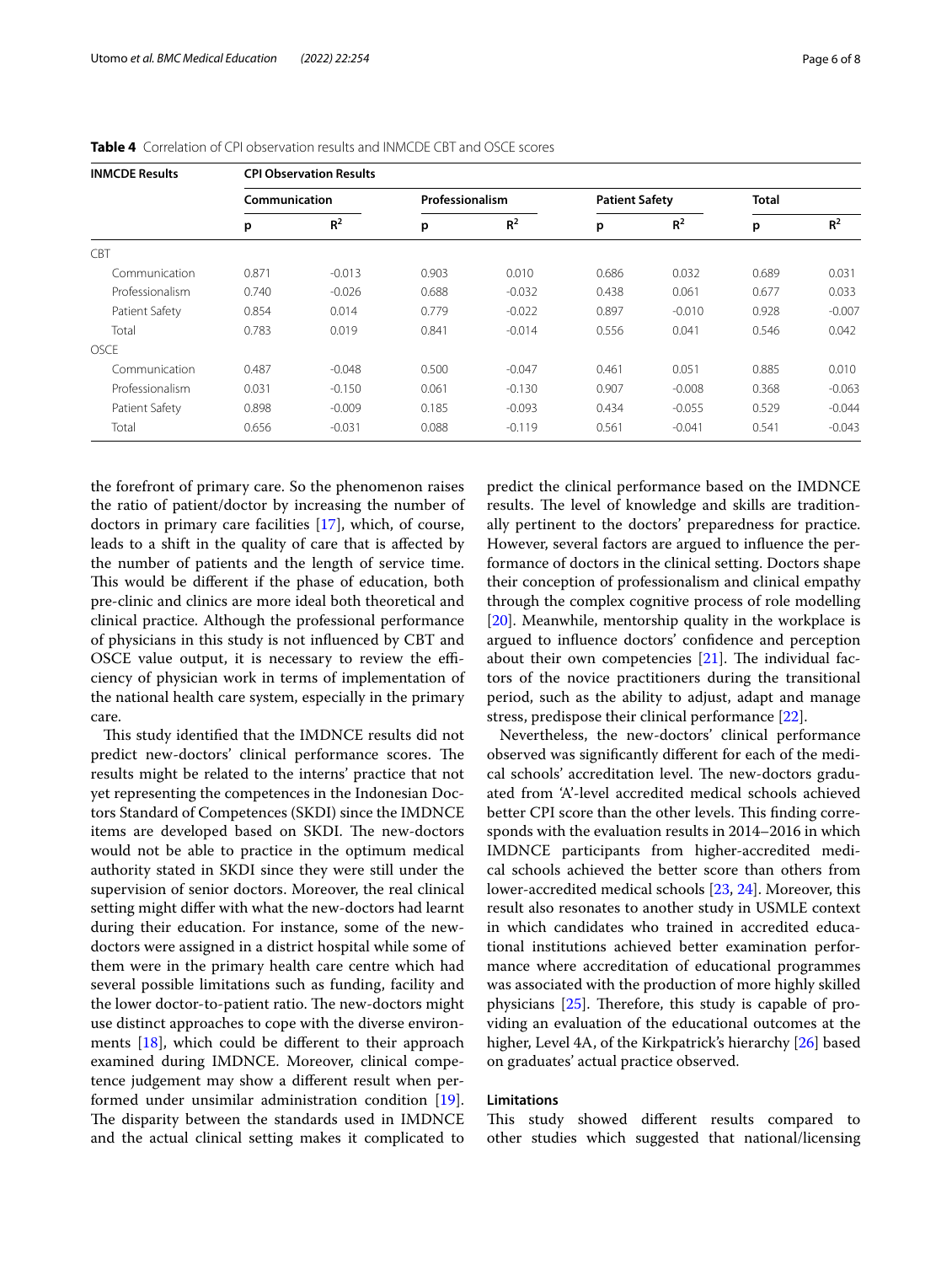examination performance predicted performance in the actual clinical practice. Nonetheless, this study included a range of clinical performance aspects such as communication, professionalism and patient-safety for newlygraduated doctors when published studies only focused on single clinical performance [[27,](#page-7-26) [28\]](#page-7-27), or performed after many years of practice [\[7,](#page-7-5) [29](#page-7-28)]. Hence, this study provides new information about short-term performance evaluation following a national competency examination. The instrument used could further validated to ensure construct and concurrent validity, to be used in other settings. Additionally, this study was observational where it might be hard to control the possible confounding factors such as the variety of geographical area in Indonesia. Nevertheless, this study investigated participants from a range of provinces in Indonesia to represent both urban and rural areas which might mitigate the possibility of geographical confoundings. Since cause-efect relationships are difficult to establish even in an experimental research, a more rigorous methodology such as quasiexperiments with control groups would provide wider perspectives.

## **Conclusion**

There is no difference between CPI and national competency examination results, but there was a signifcant difference of clinical performace score based on graduates' medical schools' nature and accreditation level. There was no statistical correlation between clinical performance of new medical doctors during internship to CBT and OSCE scores in national competency examination. This may suggest that new doctors' performance during internship is afected by more complex factors, not only their level of competencies. Further cohort studies with longer observation period are recommended to investigate the development of medical graduates' clinical practice as a follow up to this research.

#### **Abbreviations**

IMDNCE: Indonesia Medical Doctor National Competency Examination; SKDI: Standar Kompetensi Dokter Indonesia—The Indonesian Doctors Standard of Competencies; OSCE: Objective Structured Clinical Examination; CPI: Clinical Performance Instrument.

#### **Acknowledgements**

The authors highly appreciate the participation and support of medical interns and supervisors in the study.

#### **Authors' contributions**

All authors were signifcantly contributing to the manuscript writing, completion, revision and also during research phase. PSU was involved in writing most parts of this manuscript, designing the research project, designing the CPI, training the supervisors, collecting the data and analysing the data. ABT was involved in writing most parts of this manuscript, designing the research project, designing the CPI, training the supervisors, collecting the data and analysing the data. RR was involved in writing some parts of this manuscript, training the supervisors, and collecting the data. FK was involved in writing

some parts of this manuscript, training the supervisors, and collecting the data IA was involved in writing some parts of this manuscript, training the supervisors, and collecting the data CA was involved in writing some parts of this manuscript, training the supervisors, and collecting the data. GRR was involved in writing some parts of this manuscript, designing the research project and analysing the data. The author(s) read and approved the fnal manuscript.

#### **Authors' information**

*Prattama Santoso Utomo, MD, MHPEd* (PSU) is an assistant professor in the Department of Medical Education and Bioethics, Faculty of Medicine, Public Health and Nursing, Universitas Gadjah Mada in Yogyakarta – Indonesia. His research interests are teaching–learning, curriculum development and peerassisted learning in medical education.

*Amandha Boy Timor Randita, MD, MMedEd* (ABT) is a medical education lecturer in Faculty of Medicine Universitas Sebelas Maret (FM-UNS). He graduated as Medical Doctor from FMUNS in 2012 and completed her Master degree in medical education from Faculty of Medicine, Universitas Gadjah Mada in Indonesia in 2016. His interests are curriculum development, faculty development, and research.

*Rilani Riskiyana, BSN, MMedEd* (RR) is an assistant professor in the Department of Medical Education and Bioethics, Faculty of Medicine, Public Health and Nursing, Universitas Gadjah Mada in Yogyakarta – Indonesia.

*Felicia Kurniawan, DR, MD, M.Kes* (FK) is an associate professor in the Public Health Department, School of Medicine Atma Jaya Catholic University of Indonesia. Her interest covers research in non communicable disease and medical education.

*Irwin Aras, MD, M.Epid, MMedEd* (IA) is the Head of Department of Medical Education, Faculty of Medicine Hasanuddin University of Indonesia. His research preference covers student assessment, interprofessional education, and quality assurance.

*Cholis Abrori, MD, M.Kes, M.Pd.Ked* (CA) is the Head of Medical Education Unit, Faculty of Medicine Universitas Jember, Indonesia. His research interest mainly focus on student assessment.

*Gandes Retno Rahayu, MD, MMedEd, PhD* (GRR) is a professor in the Department of Medical Education and Bioethics, Faculty of Medicine, Public Health and Nursing, Universitas Gadjah Mada in Yogyakarta – Indonesia. Her research interest is in assessment, teaching–learning and interprofessional education in HPE.

#### **Funding**

This research is funded by the Ministry of Research, Technology and Higher Education of The Republic of Indonesia.

#### **Availability of data and materials**

Raw data of this study is available upon request to the researchers/authors.

#### **Declarations**

#### **Ethics approval and consent to participate**

All the experiment protocol for involving humans was in accordance to guidelines of national/international/institutional or Declaration of Helsinki, and this study was granted an ethical approval by the Committee of Research Ethics, Faculty of Medicine Universitas Sebelas Maret (No: 1066/XII/HREC/2016). Informed consent was obtained from all study participants, including new doctors and observers, before participating in this study.

#### **Consent for publication**

Not applicable for this study.

#### **Competing interests**

The authors declare no competing interests related to this study.

#### **Author details**

<sup>1</sup> Department of Medical Education and Bioethics, Faculty of Medicine, Public Health and Nursing, Universitas Gadjah Mada, Yogyakarta, Indonesia. <sup>2</sup>Medical Education Unit, Faculty of Medicine, Universitas Sebelas Maret, Surakarta, Indonesia. <sup>3</sup> School of Medicine and Health Sciences of Atma, Jaya Catholic University of Indonesia, Jakarta, Indonesia. <sup>4</sup> Faculty of Medicine, Universitas